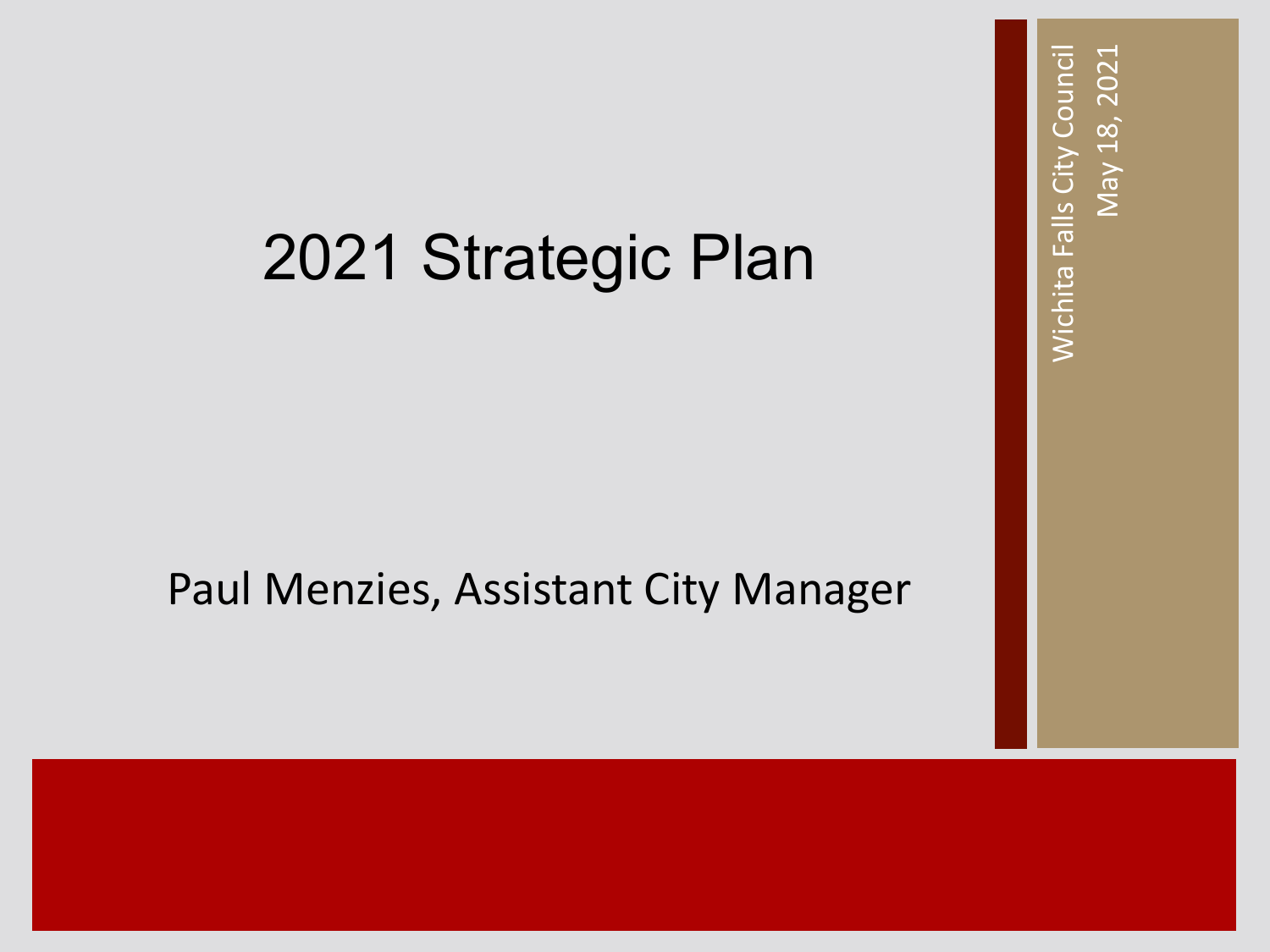- **• Organization's direction**
- **• Policy (City Council), Operational (City Staff)**
- **• Community's Consensus**
- **• Living Document**
- **• Leadership…**

## What is the Strategic Plan?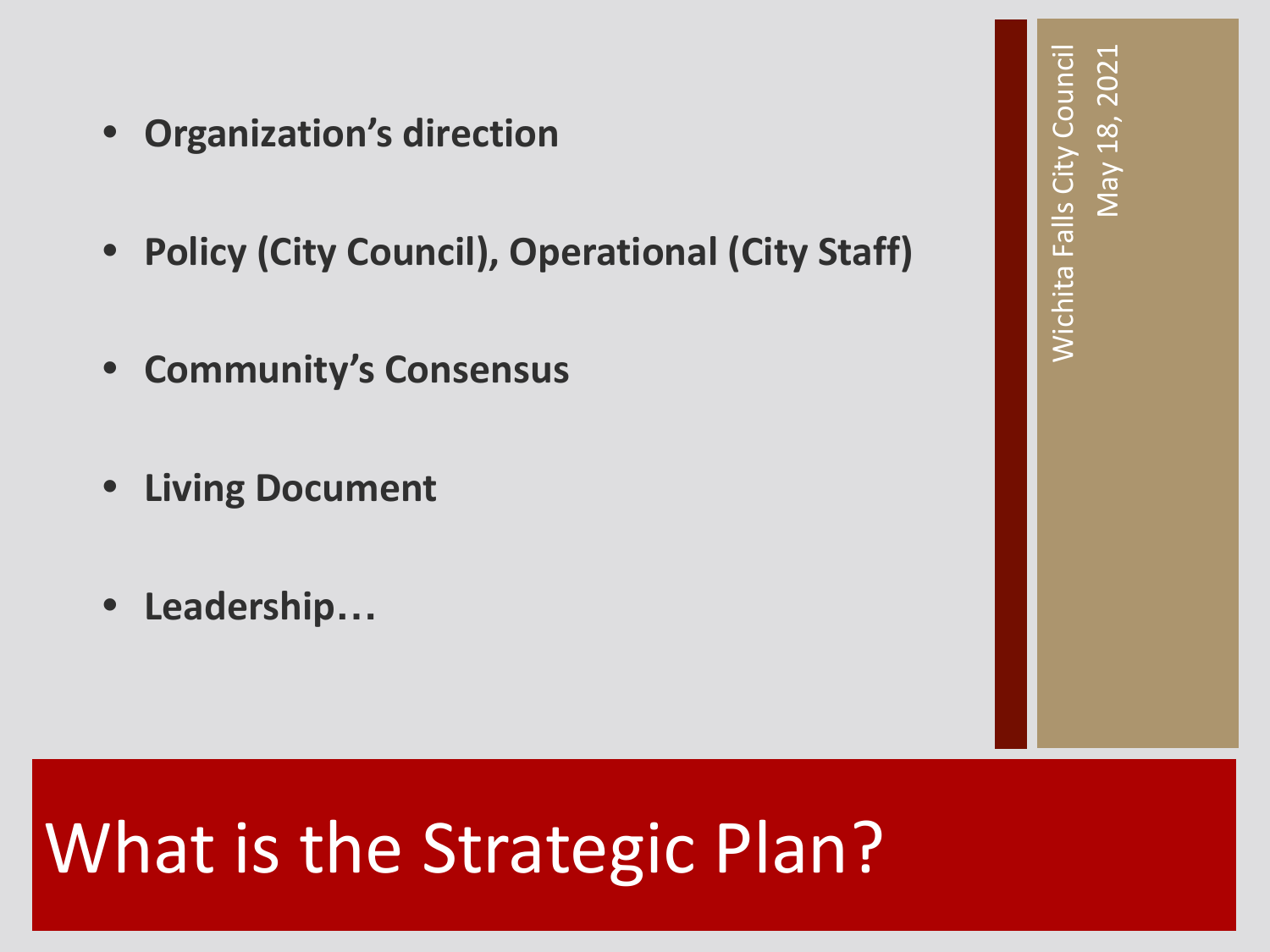

## March 30-31, 2021 - MPEC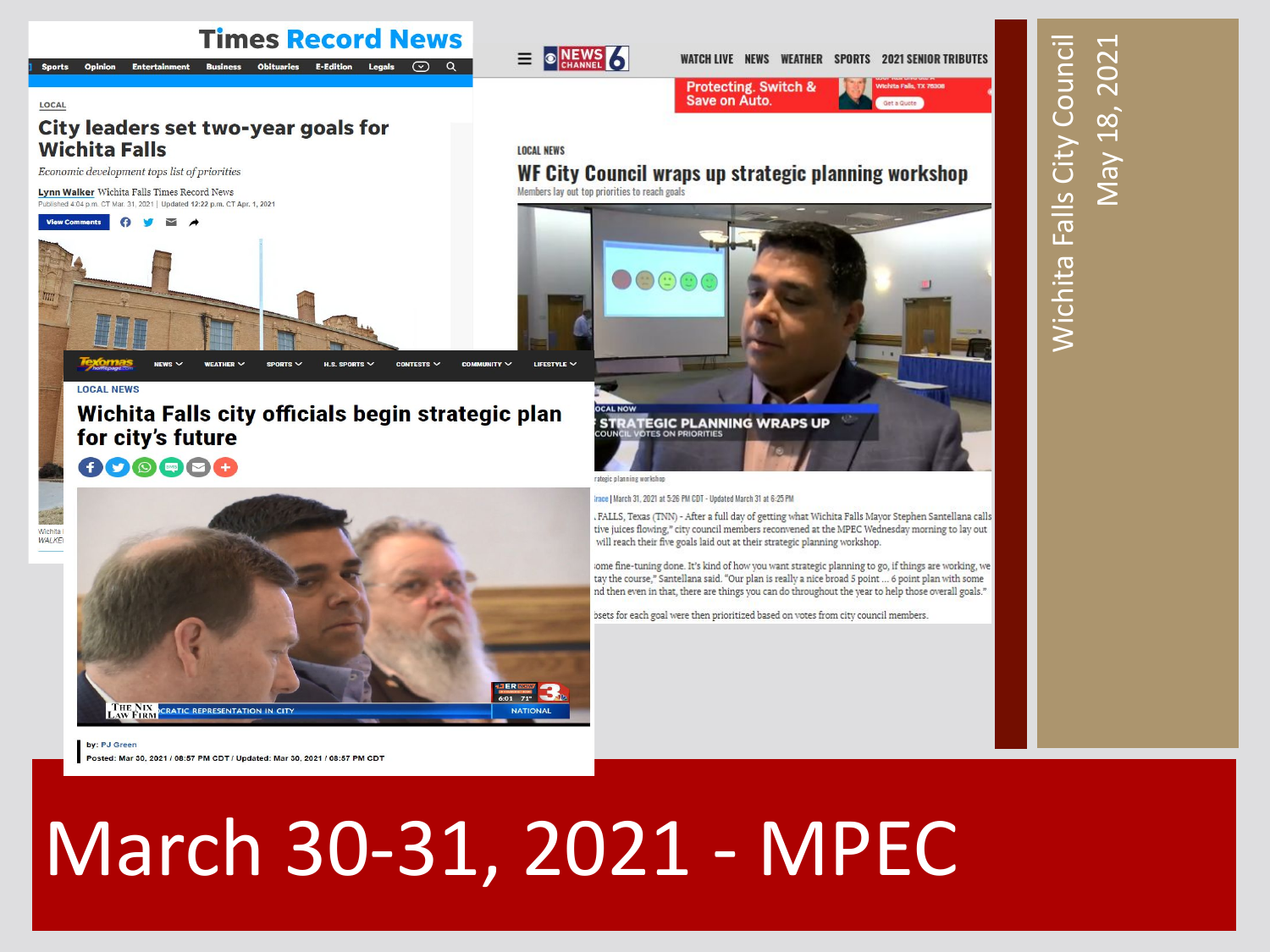- November 2020 Elections
- Still aligned w/ community needs?
- Looking ahead from 2020
- Goal setting exercises
	- Issues/challenges
	- Where do we want to be (goal)
	- Gap How do we get there?
- Prioritization

# March 2021 Planning Session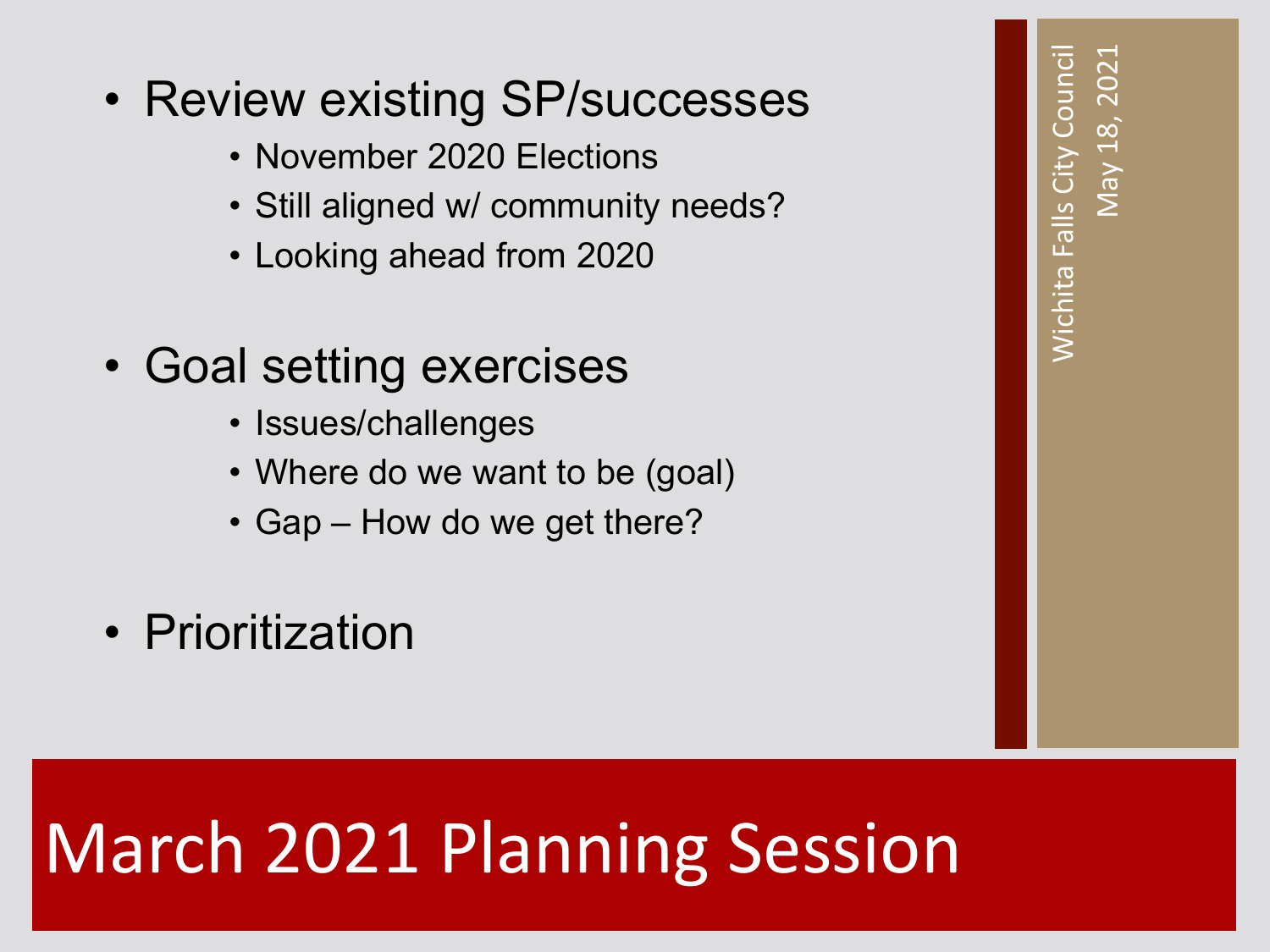

#### **OUR V**

Wichita vibrant, grov oriented co unlimited o and civi

#### **OUR M**

Enhance ou life through service deliv financial ma and part spanning private and sect

### **OUR V**

**Excel** Inter Accoun **Transp** Innov

|                                                                                                                                                                                                                   | <b>OUR GOALS</b>                                                                                                                                                                                                       | <b>OUR STRATEGY</b>                                                                                                                                                                                                                                                                                                                                                                                                                                                                                                                                                                                                               |  |
|-------------------------------------------------------------------------------------------------------------------------------------------------------------------------------------------------------------------|------------------------------------------------------------------------------------------------------------------------------------------------------------------------------------------------------------------------|-----------------------------------------------------------------------------------------------------------------------------------------------------------------------------------------------------------------------------------------------------------------------------------------------------------------------------------------------------------------------------------------------------------------------------------------------------------------------------------------------------------------------------------------------------------------------------------------------------------------------------------|--|
| Haen Opportunities<br><b>/ISION</b><br>Falls is a<br>ving, family-<br>mmunity of<br>opportunity                                                                                                                   | <b>Accelerate</b><br><b>Economic</b><br><b>Growth</b><br><b>Provide</b><br><b>Quality</b><br>$\overline{2}$<br><b>Infrastructure</b><br>Redevelop<br>3<br><b>Downtown</b><br><b>Efficiently</b><br><b>Deliver</b><br>4 | 1.1 - Encourage the Chamber of Commerce to aggressively pursue recruitment of high-value<br>businesses<br>1.2 - Support implementation of the Economic Development Strategic Plan.<br>1.3 - Aggressively market the City.<br>1.4 - Continue alignment of the priorities of the City, Chamber of Commerce and EDC boards.<br>1.5 - Support a thriving Sheppard Air Force Base.<br>1.6 - Revitalize depressed and declining neighborhoods.<br>1.7 - Look for post-pandemic economic opportunities.<br>1.8 - Continue community internship opportunities.                                                                            |  |
| ic pride.<br><b>IISSION</b><br>ur quality of<br>responsive<br>very, sound<br>anagement,<br>nerships<br>the public,<br>d business<br>tors.<br><b>ALUES</b><br>lence<br>grity<br><b>tability</b><br>arency<br>ation |                                                                                                                                                                                                                        | 2.1 - Upgrade or replace outdated public facilities.<br>2.2 - Complete signature public improvements.<br>2.3 - Evaluate alternative options for financing infrastructure improvements.<br>2.4 - Advance the Ringgold Reservoir project.<br>2.5 - Educate citizens on future infrastructure and public facility needs.<br>2.6 - Enhance focus on long-term street and utility infrastructure needs.<br>2.7 - Continue the bicycle-friendly city initiative.                                                                                                                                                                        |  |
|                                                                                                                                                                                                                   |                                                                                                                                                                                                                        | 3.1 - Complete the development of a convention center hotel.<br>3.2 - Continue implementation of the Downtown Master Plan.<br>3.3 - Support innovative, flexible building practices for downtown building.<br>3.4 - Align the priorities and metrics of the City, Chamber of Commerce and DTWF.<br>3.5 - Leverage local, state and federal economic development funding sources.<br>3.6 - Grow hotel occupancy tax revenues to support the Multi-Purpose Events Center.<br>3.7 - Pursue public private partnerships.<br>3.8 - Create a live-work-play downtown.<br>3.9 - Enhance focus on culture, arts and entertainment venues. |  |
|                                                                                                                                                                                                                   | <b>City Services</b><br><b>Actively</b>                                                                                                                                                                                | 4.1 - Improve employee recruitment and retention.<br>4.2 - Reinforce a culture of superior customer services.<br>4.3 - Streamline municipal business processes.<br>4.4 - Practice effective governance.<br>4.5 - Promote and encourage innovation.                                                                                                                                                                                                                                                                                                                                                                                |  |
|                                                                                                                                                                                                                   | <b>Engage &amp;</b><br>5<br>Inform the<br><b>Public</b>                                                                                                                                                                | 5.1 - Enhance public outreach and engagement.<br>5.2 - Equip City Councilors as community ambassadors.<br>5.3 - Maintain coordinated and trusted messaging<br>5.4 - Strengthen supportive partnerships with the non-for-profit community                                                                                                                                                                                                                                                                                                                                                                                          |  |

### Proposed 2021 Strategic Plan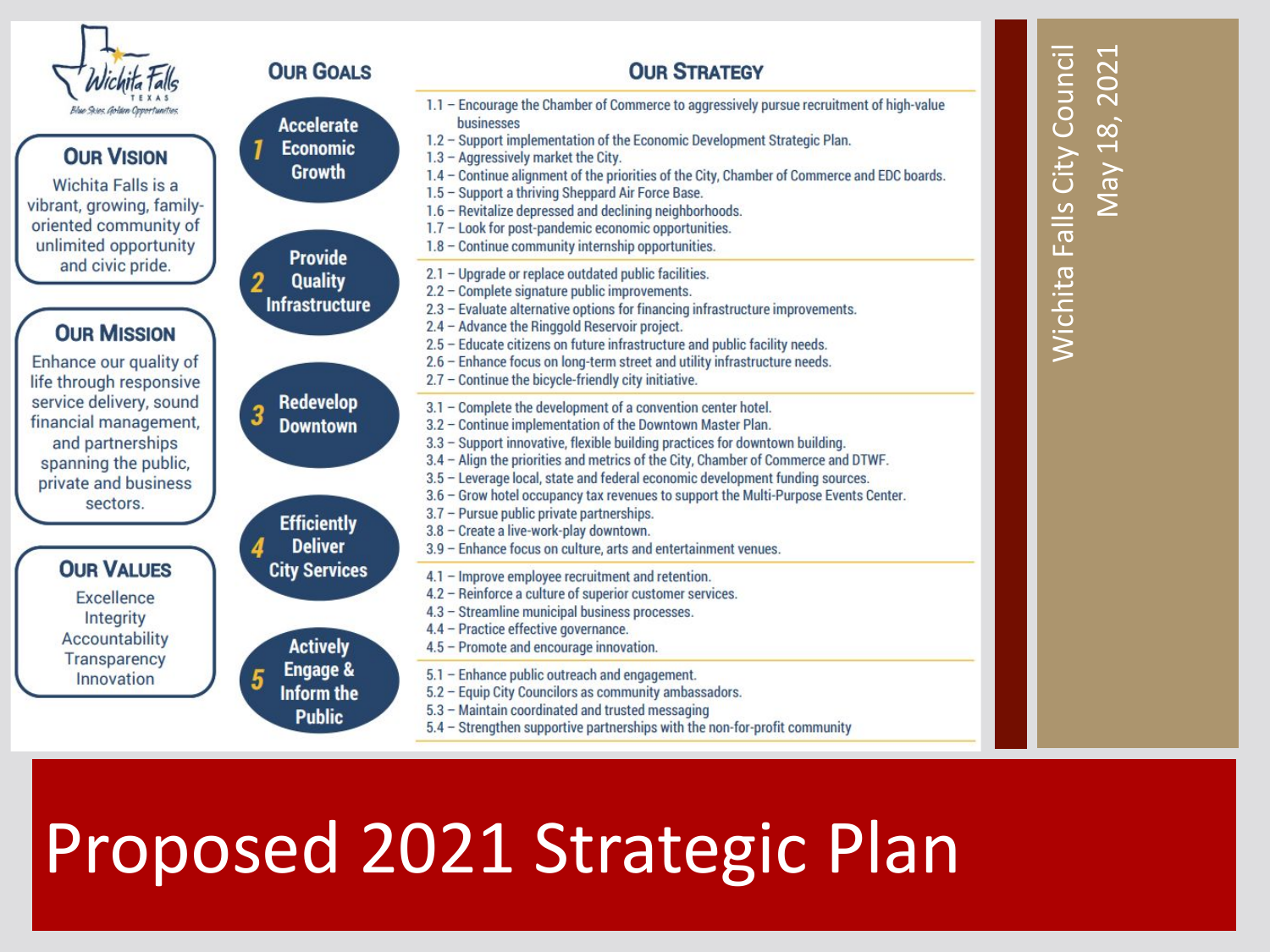### **• 5 General Goals**

- **• Accelerate Economic Growth**
- **• Provide Quality Infrastructure**
- **• Redevelop Downtown**
- **• Efficiently Deliver City Services**
- **• Actively Engage and Inform the Public**
- **• 33 Strategies**
- **• Multi-year Plan and Implementation**
	- **– Ex. Revitalization, Conference Center Hotel, Downtown**
- **• Each strategy assigned to Director/Mgmt**
	- **– City/staff doesn't control every piece**

# Points of Emphasis/Summary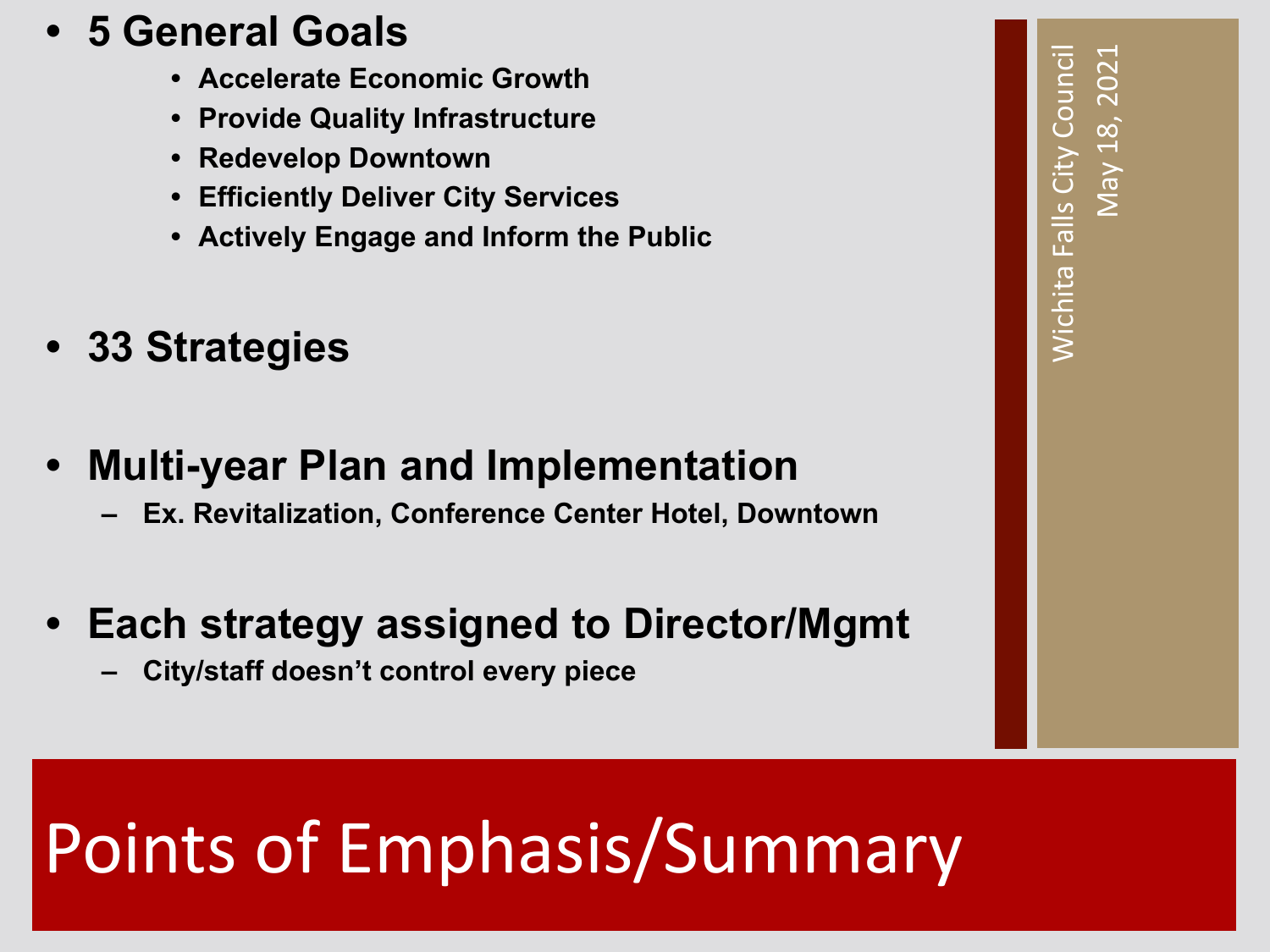- **1. Encourage the Chamber of Commerce to Aggressively Pursue Recruitment of High-Value Businesses**
- **2. Support Implementation of Economic Development Plan**
- **3. Aggressively Market the City**
- **4. Continue to Align Priorities of the City, Chamber, and EDC Boards (4A/4B)**
- **5. Support a Thriving SAFB**
- **6. Revitalize Depressed and Declining Neighborhoods**
- **7. Look for Post-Pandemic Economic Opportunities**
- **8. Continue Community Internship Opportunities**

### Goal 1: Accelerate Economic Growth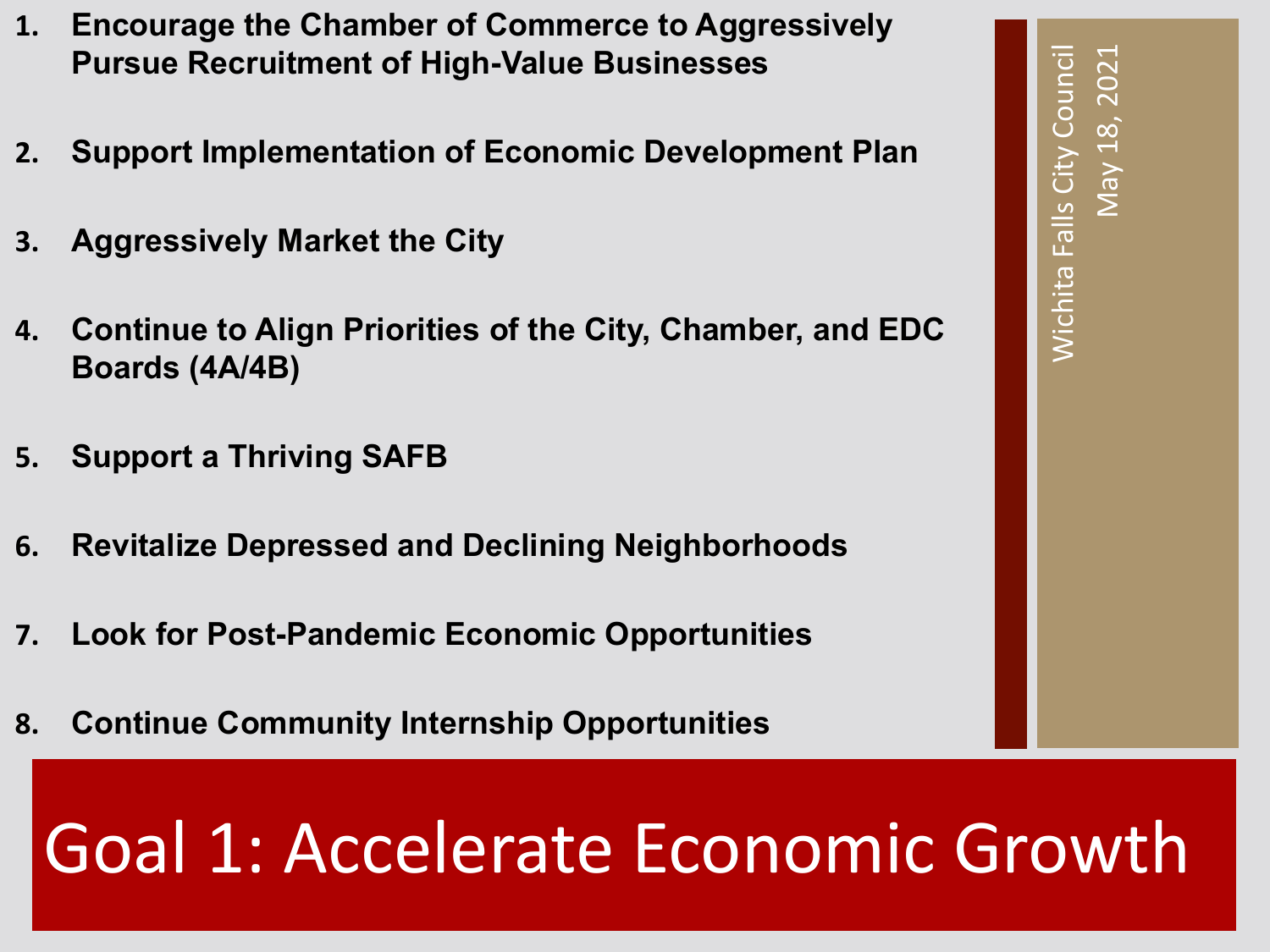- **1. Upgrade or Replace Outdated Public Facilities**
- **2. Complete Signature Public Improvements**
- **3. Evaluate Alternative Options for Financing Infrastructure Improvements**
- **4. Advance the Ringgold Reservoir Project**
- **5. Educate Citizens on Future Infrastructure and Public Facility Needs**
- **6. Enhance Focus on Long-Term Street and Utility Infrastructure Needs**
- **7. Continue the Bicycle-Friendly City Initiative**

### Goal 2: Provide Quality Infrastructure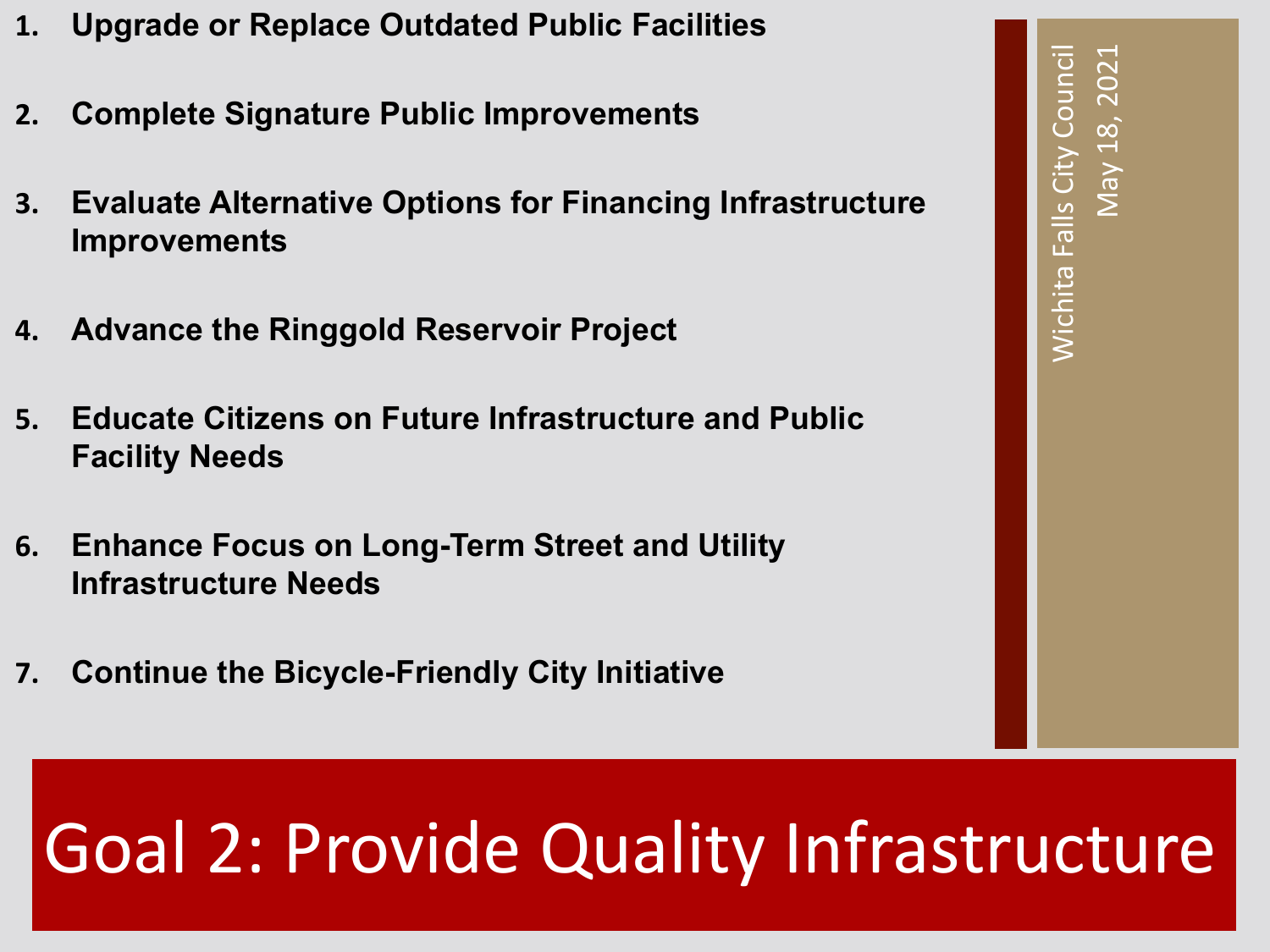- **1. Complete the Development of a Convention Center Hotel**
- **2. Continue Implementation of the Downtown Master Plan**
- **3. Support Innovative, Flexible Building Practices Downtown**
- **4. Align the Priorities and Metrics of the City, Chamber, DTWF**
- **5. Leverage Local, State, and Federal ED Funding Sources**
- **6. Grow Hotel Occupancy Tax Revenues to Support the MPEC**
- **7. Pursue Public-Private Partnerships**
- **8. Create a Live-Work-Play Downtown**
- **9. Enhance Focus on Culture, Arts, and Entertainment Venues**

### Goal 3: Redevelop Downtown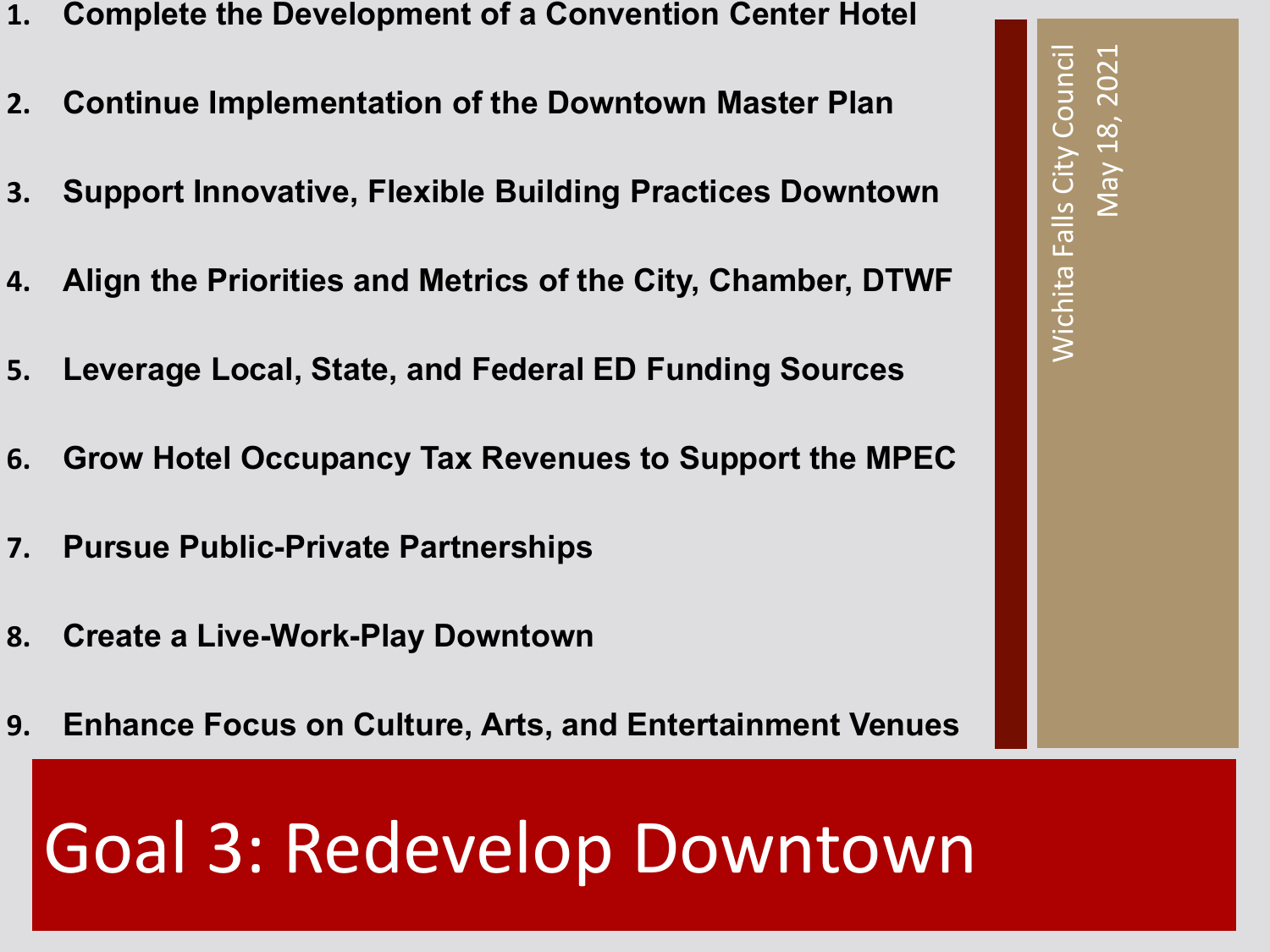- **1. Improve Employee Recruitment and Retention**
- **2. Reinforce a Culture of Superior Customer Service**
- **3. Streamline Municipal Business Processes**
- **4. Practice Effective Governance**
- **5. Promote and Encourage Innovation**

### Goal 4: Efficiently Deliver City Services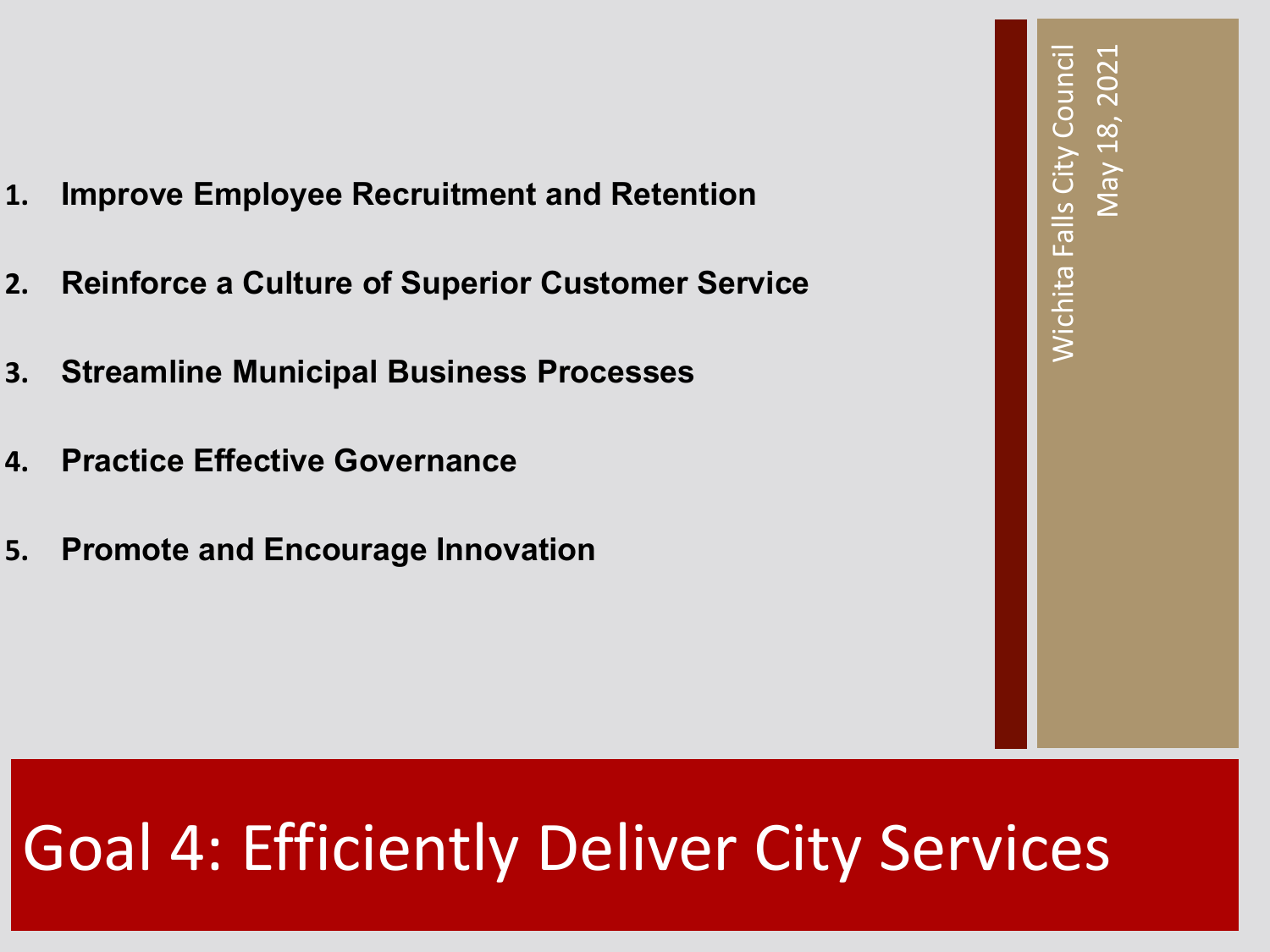- **1. Enhance Public Outreach and Engagement**
- **2. Equip City Councilors as Community Ambassadors**
- **3. Maintain Coordinated and Trusted Messaging**
- **4. Strengthen Supportive Partnerships with the Not-for-Profit Community**

### Goal 5: Actively Engage & Inform the Public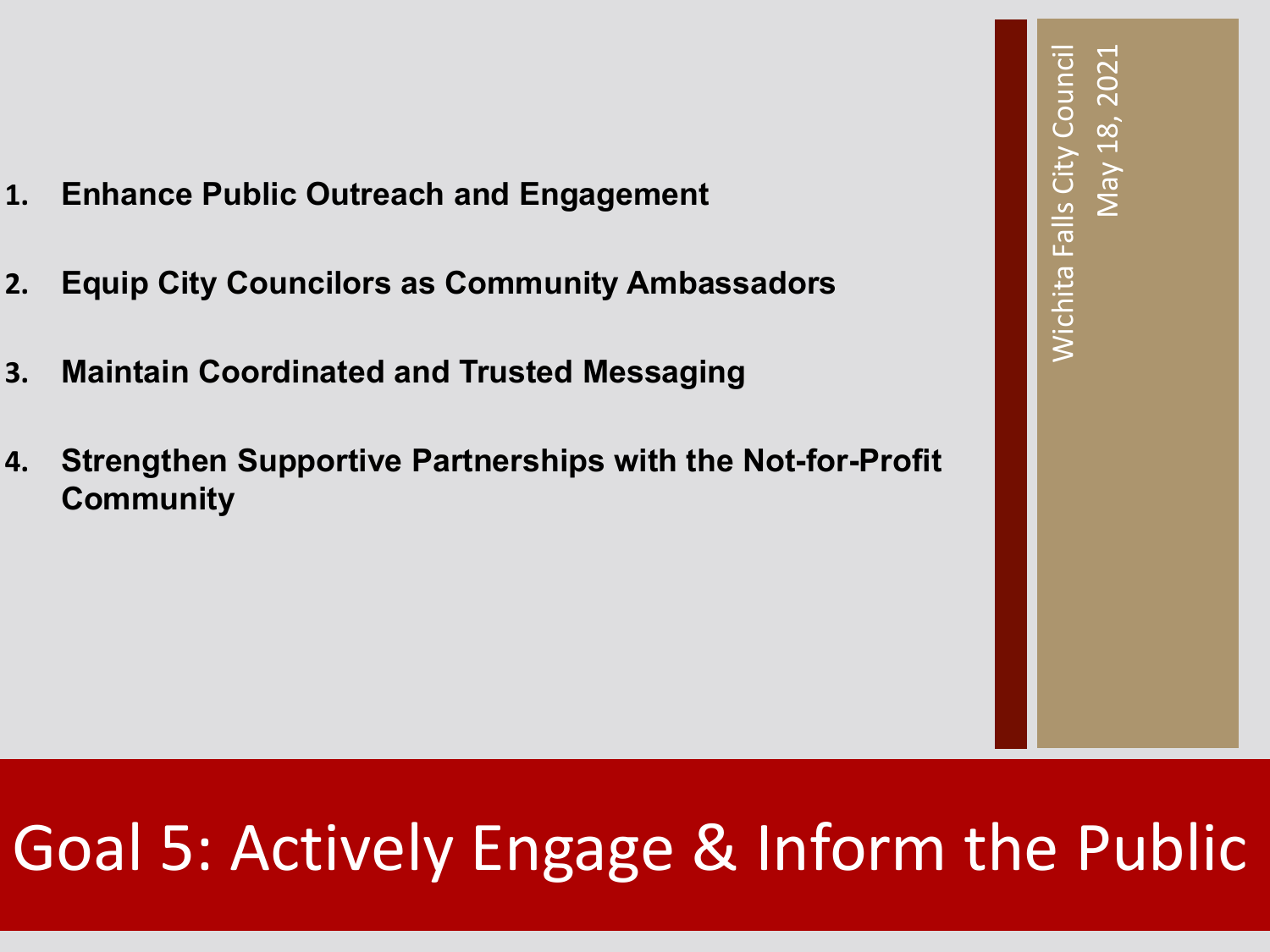- **1. City Council Approval**
- **2. Assignments to Directors**
- **3. Budget Process FY 2022**
- **4. Regular Progress Reports to City Council/Residents**
- **5. Strategic Plan website…**

### Next Steps…